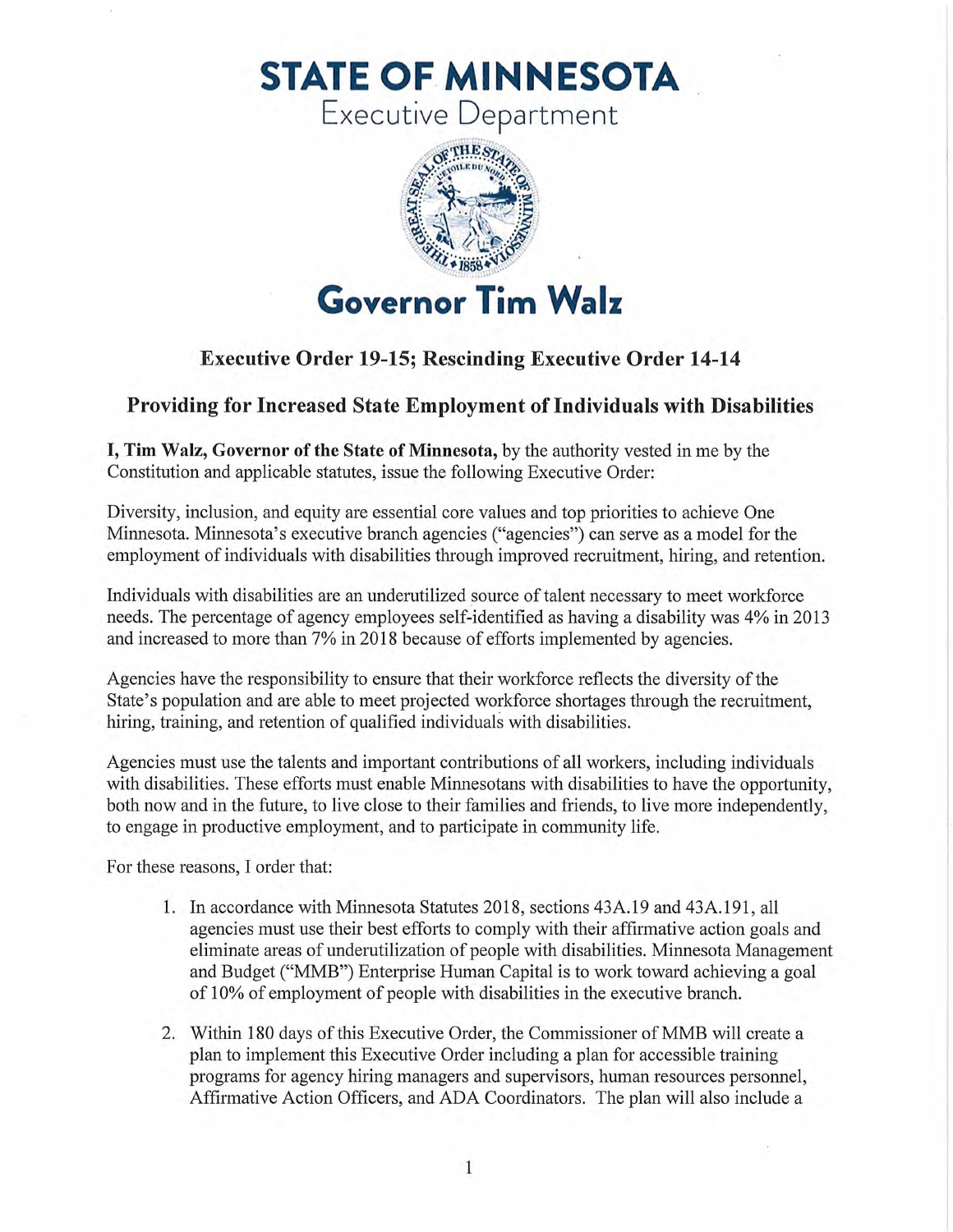system for reporting to the Governor on the progress of agencies in implementing their affirmative action plans.

- 3. Within 120 days, the Commissioner of MMB will implement a system for reporting quarterly to the Governor on the progress of hiring individuals with disabilities for the executive branch. MMB, to the extent permitted by law, will compile and post on its website enterprise-wide statistics on the hiring and turnover of individuals with disabilities.
- 4. Each agency develops an agency plan to implement this Executive Order for promoting employment opportunities for individuals with disabilities. The plans are to include specific recruitment and training programs for employment. Plans should be developed in consultation with MMB and align with MMB's plan to implement this Executive Order.
- 5. In implementing their plans, agencies, to the extent possible and permitted by law, are encouraged to use an on-the-job demonstration process pursuant to Minnesota Statutes 2018, section 43A.15, subdivision 14. Additionally, MMB will work with agencies to increase awareness of supported work, the on-the-job demonstration process, noncompetitive appointment of disabled veterans, internships and externships available to individuals with disabilities, and student worker opportunities for individuals with disabilities.
- 6. MMB will collaborate with Minnesota IT Services to provide advice and guidance for updating hiring tools to ensure accessibility and usability for all people with disabilities applying for state jobs. Agencies will use their best efforts to comply with accessibility standards developed by Minnesota IT Services under Minnesota Statutes 2018, section 16E.03, subdivision 9, and to provide information and communication technology content, tools, and resources that are accessible to and usable by employees with disabilities. Agencies will consult with the Chief Information Accessibility Officer (CIAO) or the CIAO's delegates prior to procuring new technology software or hardware.
- 7. Members of the State Disability Agency Forum and the Governor's Workforce Development Board are to serve as advisors to the Commissioner of MMB and make recommendations that help the agencies achieve their recruitment, retention, training, and hiring goals.
- 8. Agencies will conduct periodic self-evaluations of their compliance with this Executive Order.
- 9. MMB should develop a procedure for agencies to consult with MMB for final resolution prior to denying any applicant or employee reasonable accommodation due to lack of funding. MMB will work with agencies to improve the agencies' understanding of their responsibilities under the Minnesota Human Rights Act, Americans with Disabilities Act, and Minnesota Statutes 2018, section 43A.191, subdivision 2(b)(3), as well as their awareness of the accommodation reimbursement